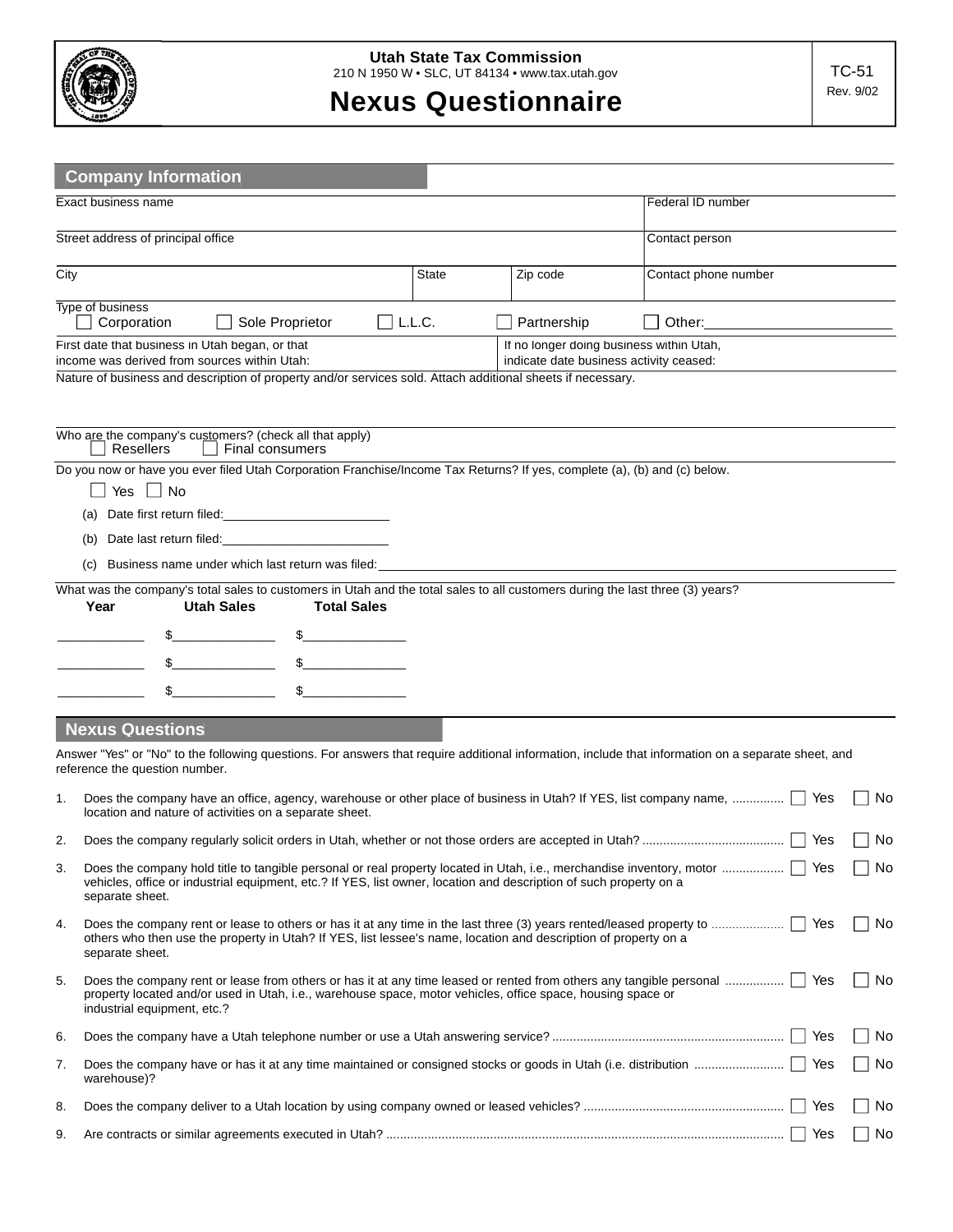| $\Box$ Yes $\Box$                                                                                                                                                                                             | No   |
|---------------------------------------------------------------------------------------------------------------------------------------------------------------------------------------------------------------|------|
| 11. Does the company have or has it ever had a security interest in any real or personal property sold or located in Utah?    Yes                                                                             | l No |
| residing, selling, soliciting or performing services in Utah? If YES, list on a separate sheet the year(s) in which your<br>employees or other representatives began performance of these activities in Utah. |      |

## **Employee and Contract Agent Information**

The following questions pertain to the type of activities performed by the employees or independent contract agent(s) within Utah.

|     |                                                                                                                    | 13. Does the company have any employees, sales representatives, commission agents or independent contractors<br>that carry out or that are responsible for any of the following activities in Utah? |     |                                   |  |  |
|-----|--------------------------------------------------------------------------------------------------------------------|-----------------------------------------------------------------------------------------------------------------------------------------------------------------------------------------------------|-----|-----------------------------------|--|--|
|     | a.                                                                                                                 |                                                                                                                                                                                                     | Yes | No                                |  |  |
|     | b.                                                                                                                 |                                                                                                                                                                                                     |     | No                                |  |  |
|     | c.                                                                                                                 |                                                                                                                                                                                                     | Yes | No                                |  |  |
|     | d.                                                                                                                 |                                                                                                                                                                                                     | Yes | No<br>$\Box$                      |  |  |
|     | е.                                                                                                                 |                                                                                                                                                                                                     | Yes | No<br>$\Box$                      |  |  |
|     | f.                                                                                                                 | Providing any kind of technical assistance or service when a purpose of that assistance or service is something  [<br>other than the facilitation or solicitation of orders                         |     |                                   |  |  |
|     | g.                                                                                                                 |                                                                                                                                                                                                     |     | $\Box$ No                         |  |  |
|     | h.                                                                                                                 |                                                                                                                                                                                                     | Yes | No<br>$\Box$                      |  |  |
|     | i.                                                                                                                 |                                                                                                                                                                                                     | Yes | $\Box$ No                         |  |  |
|     | J.                                                                                                                 |                                                                                                                                                                                                     | Yes | No<br>$\Box$                      |  |  |
|     | k.                                                                                                                 |                                                                                                                                                                                                     | Yes | $\Box$ No                         |  |  |
|     | I.                                                                                                                 |                                                                                                                                                                                                     |     | $\Box$ No                         |  |  |
|     | m.                                                                                                                 | Using agency stock checks or any other instrument by which sales are made within Utah by sales personnel                                                                                            | Yes | $\Box$ No                         |  |  |
|     | n.                                                                                                                 |                                                                                                                                                                                                     |     | No<br>$\mathcal{L}^{\mathcal{A}}$ |  |  |
|     | О.                                                                                                                 |                                                                                                                                                                                                     | Yes | $\Box$ No                         |  |  |
|     | p.                                                                                                                 |                                                                                                                                                                                                     |     | No<br>$\mathsf{L}$                |  |  |
|     | Owning, leasing, maintaining or otherwise using any of the following facilities or property in state of Utah<br>q. |                                                                                                                                                                                                     |     |                                   |  |  |
|     |                                                                                                                    | 1.                                                                                                                                                                                                  | Yes | No<br>$\mathsf{L}$                |  |  |
|     |                                                                                                                    | 2.                                                                                                                                                                                                  | Yes | No<br>$\mathsf{I}$                |  |  |
|     |                                                                                                                    | 3.                                                                                                                                                                                                  | Yes | No<br>$\perp$                     |  |  |
|     |                                                                                                                    | 4.                                                                                                                                                                                                  | Yes | $\Box$ No                         |  |  |
|     |                                                                                                                    | 5.                                                                                                                                                                                                  | Yes | No<br>$\Box$                      |  |  |
|     |                                                                                                                    | 6.                                                                                                                                                                                                  |     | No<br>$\mathsf{L}$                |  |  |
|     |                                                                                                                    | 7.                                                                                                                                                                                                  | Yes | No                                |  |  |
|     |                                                                                                                    | 8.                                                                                                                                                                                                  | Yes | No<br>$\mathbf{I}$                |  |  |
|     |                                                                                                                    | 9.                                                                                                                                                                                                  | Yes | $\Box$ No                         |  |  |
|     | r.                                                                                                                 | kind other than an in-home office                                                                                                                                                                   | Yes | No<br>$\mathbf{I}$                |  |  |
|     | S.                                                                                                                 |                                                                                                                                                                                                     | Yes | No.                               |  |  |
|     | t.                                                                                                                 |                                                                                                                                                                                                     | Yes | No                                |  |  |
| 14. |                                                                                                                    | Does the company have a standard form or written agreement with employees, sales representatives, commissioned  <br>agents or independent contractors? If YES, enclose a sample copy.               | Yes | No<br>$\mathbb{R}$                |  |  |
|     |                                                                                                                    | 15. Are commissioned agents/independent contractors forbidden (by contractual agreement or otherwise) from selling or     Yes<br>promoting your competitors' products?                              |     | No.<br>$\mathsf{I}$               |  |  |